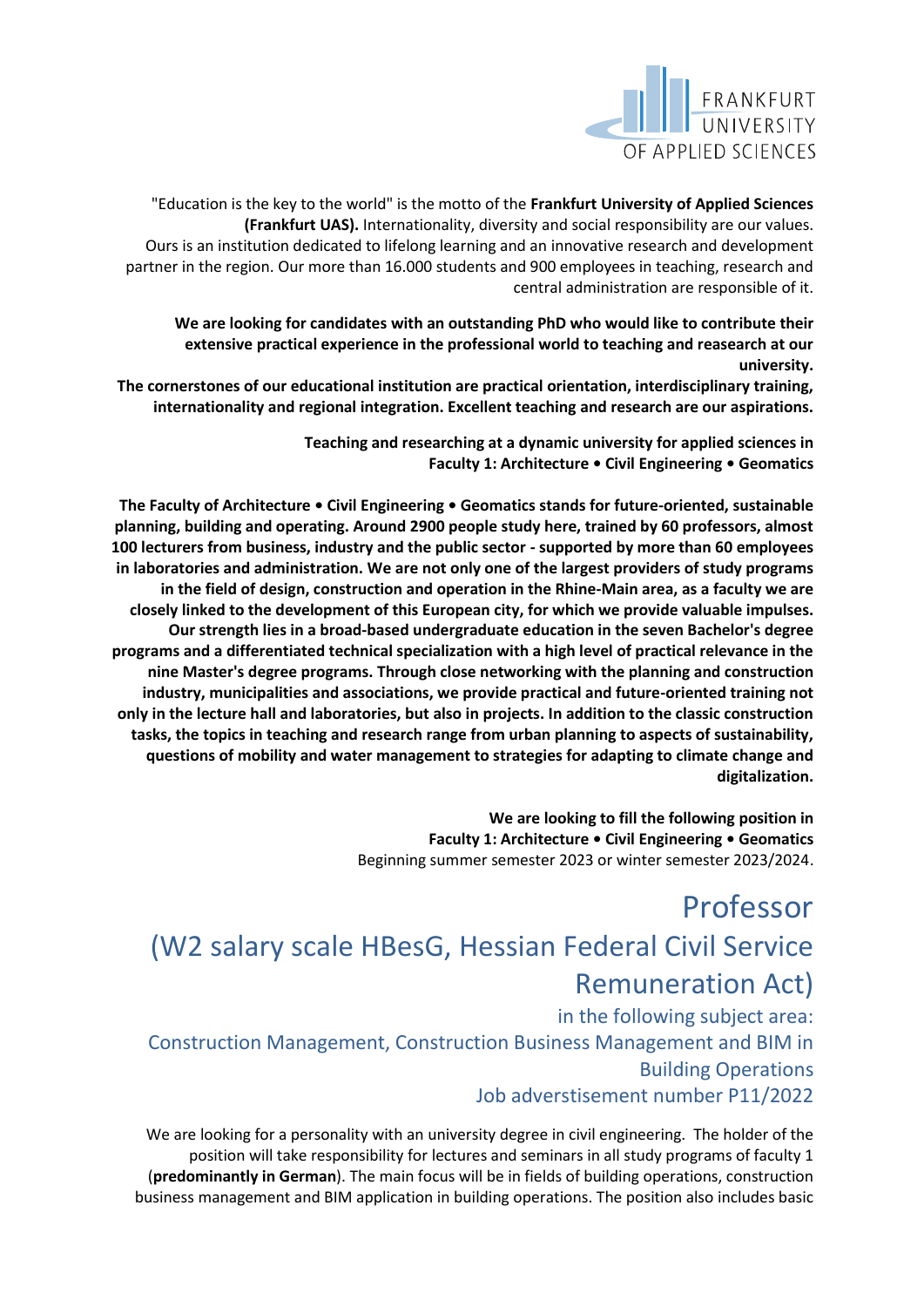lectures in civil engineering and lectures in the new bachelor's degree program "Infrastructure and Environment". It is advantageous if the job holder has experience in the field of "digital teaching concepts".

The applicant must provide evidence of in-depth specialist knowledge and professional experience in the areas of responsibility described, primarily in the area of project management in building construction and/or civil engineering.

Furthermore, active support and design in the implementation of the new key topic "Digitalization Concepts in Construction operation" or "BIM (Building Information Modeling) in Construction operation" is expected.

## **Job requirements:**

In addition to being assigned to the aforementioned faculty, the post holder will become a member of one or both of the following interdisciplinary organisational units, in which it is expected that they make a professional contribution as a member of the professorship: School of Personal Development and Education (ScoPE), which deals with the personal development of students and the specific didactics of a university of applied sciences, and/or the HoST, which strengthens interdisciplinary research as a research transfer center.

## **We expect our professors to:**

Be active members of our institution and to continuously support the students.

- Participate in introductory courses, i.e., teach subjects at an introductory level in all the faculty's degrees.
	- Have a predisposition and inclination to research and secure third-party funding. • Show gender and diversity competence.
	- Participate in the institution's international activities, including teaching in English. • Participate in the interdisciplinary *Studium generale*.
- Contribute to the institution's offer regarding further education, lifelong learning and elearning.
	- Take on responsibility regarding academic self-administration.
- Be willing to pursue further training and professional development in their field of expertise and in higher education didactics.
	- Cooperate with other educational institutions in the region.
	- Show commitment and initiative as expected from a performance-related position.

## This is a permanent position. The first appointment as a professor is as **a public-service employee on probation or with an unlimited employment contract with a 3-year long probation period.**

Further official duties and requirements are listed under §§ 67-69, 75 and 76 of the Hessian Higher Education Act, found in [www.hmwk.hessen.de](http://www.hmwk.hessen.de/) (only available in German).

The position is open to all persons, irrespective of gender. The Frankfurt University of Applied Sciences would like to increase the proportion of women in areas in which they are underrepresented and thus applications from women are particularly welcome and will be treated with priority of they have the same qualifications and as long as there are no clear reasons which make a fellow applicant more suitable. Preference will be given to severely disabled applicants if they can provide equal qualifications.

You can find further information on the general data protection regulations of the Frankfurt UAS at (only available in German):

<https://www.frankfurt-university.de/index.php?id=5184>